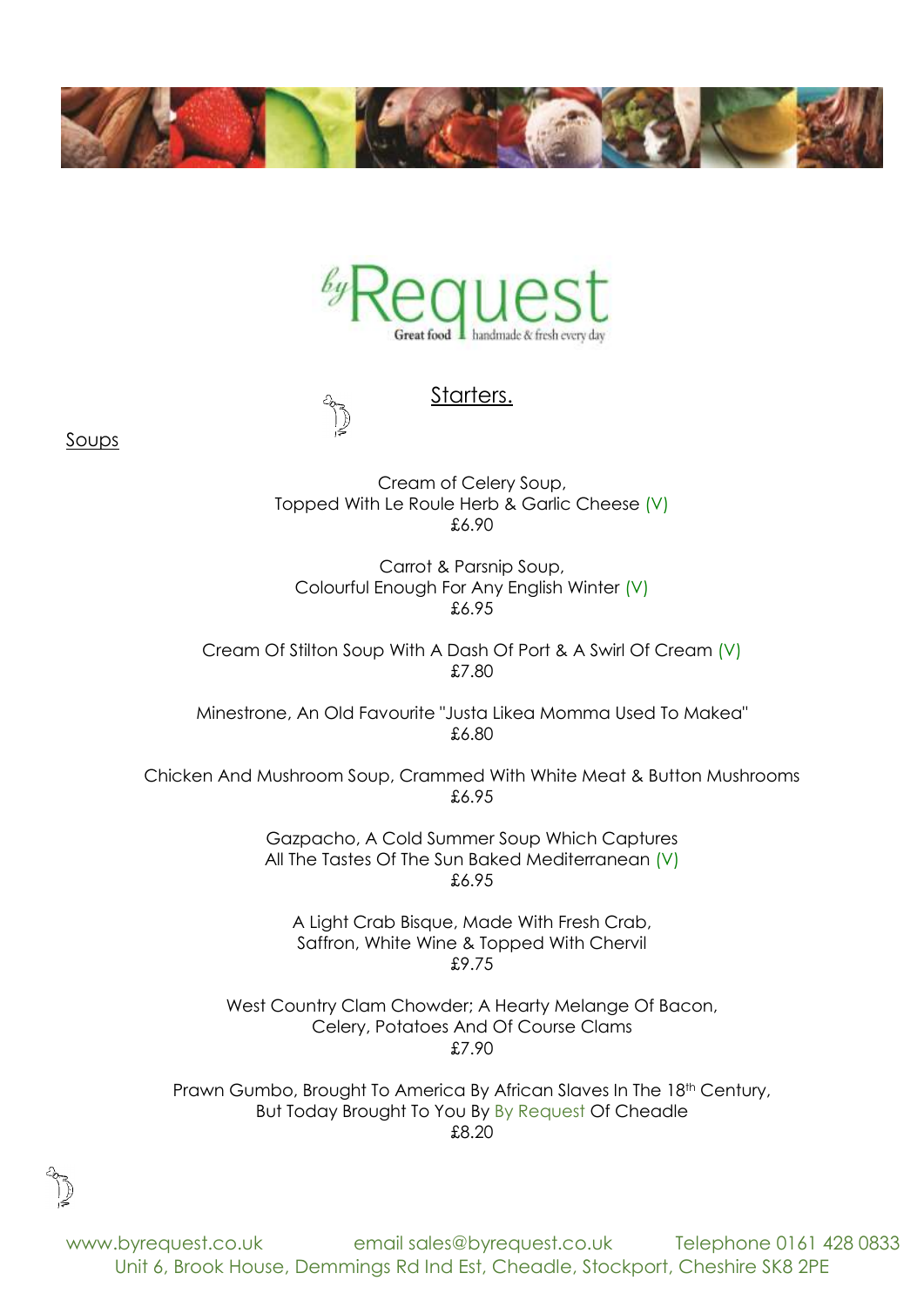

#### Grilled Supreme Of Sea Trout With Lime & Herb Crust £10.90

Fresh Steamed Mussels Served With Cream Cheese Petit Pain £ Seasonal

Finest Whisky Cured Smoked Salmon, Served Simply With Wedges Of Lemon & Brown Bread £10.95

Calamari In A Rich Tomato & Pepper Sauce, An Authentic Taste Of Iberia £9.70

Prawn Waldorf Pots; Apple Baskets Brimming With Icelandic Prawns, Celery, Walnuts & Chopped Apple, All Bound Together With Marie Rose Sauce £8.85

> Crab & Mushroom Gratin; Bubbling Layers Of White Crab Meat, Fresh Field Mushrooms And Cheese Sauce £10.20

> Baked Smoked Haddock Creams Upon Lemon Dressed Leaves £9.90

Gradvlax, Finest Scottish Salmon Cured In Salt, Sugar & Herbs Then Thinly Sliced To Melt In The Mouth £10.80

Lemon & Dover Turbans Of Sole Conceal A Fresh Salmon Mousse £12.65

> A Crisp Salad With Fresh Crab Claws And Asparagus All Dressed By A Chive Vinaigrette £9.25

Smoked Salmon Parcels Hiding A Filling Of Fresh Salmon & Tarragon £11.90

> Pancake Moneybags Holding A Kings Ransom Of Queen Scallops, Leeks & Pernod £9.50

Pan Fried Skate Wings With Warm Green Salsa & Hot Crusty Rolls £12.25

> A Bunch Of Smoked Salmon Roses With A Bouquet Of Summer Herb Foliage £10.10

www.byrequest.co.uk email sales@byrequest.co.uk Telephone 0161 428 0833 Unit 6, Brook House, Demmings Rd Ind Est, Cheadle, Stockport, Cheshire SK8 2PE

Fish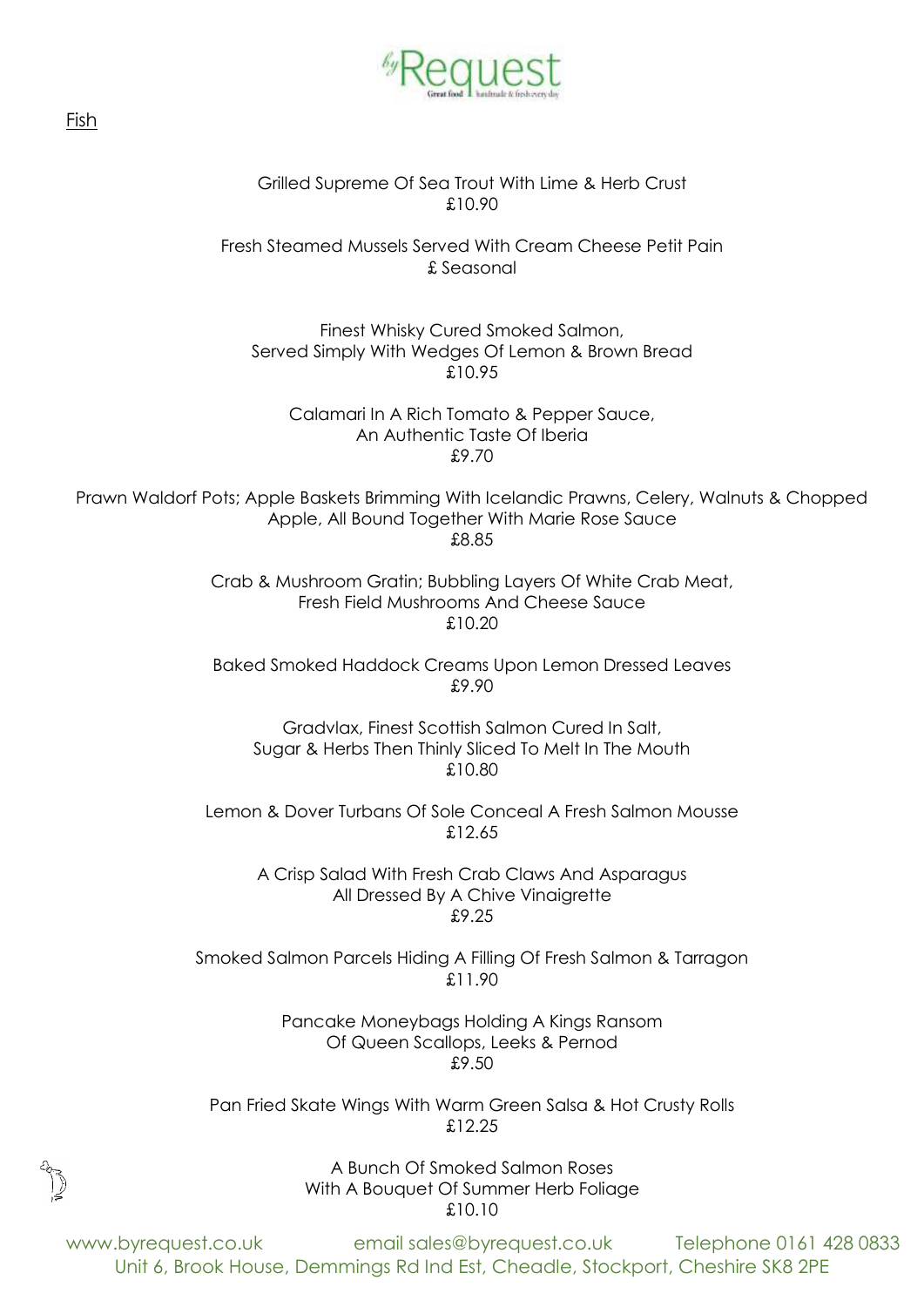

Light

## A Warm Salad Topped With Chicken Livers & Caramelised Apples £9.95

Bamboo Skewers Crammed With Spicy Lamb, Marinated In Yoghurt And Served With Lemon Salad £10.55

Grilled Swiss Goats Cheese Served With Herbed Rolls (V) £8.40

Delicate Blini Pancakes Topped With Subtly Flavoured Smoked Fish & Sour Cream £9.25

> Fresh Field Mushrooms In A Garlic Cream Sauce (V) £7.90

Queen Scallops Poached In White Wine And Coated With A Saffron & Chive Sauce £12.45

Home-made Roquefort & Spring Onion Tartlets Accompanied By A Light Side Salad Drizzled With A Raspberry & Walnut Dressing (V) £9.85

A Pair Of Filo Parcels; One Containing Mushrooms, Brie & Redcurrants. The Other, Shavings Of Fillet Steak, Caramelised Red Onions & Horseradish £10.90

> Scoops Of Assorted Melon Topped With Fresh Raspberries & A Light Advocaat Cream (V) £7.90

> > Parmesan Coated Brie, Pan Fried & Served With Lemon & Lime Gremolta (V) £9.65

> > A Dariole Of Stilton Mousse Accompanied By Thinly Sliced Poached William Pears (V) £11.85

Eastern King Prawns And Irish Dublin Bay Prawns Combined With Leeks, Fresh Cream & A Dash Of Vermouth £12.45

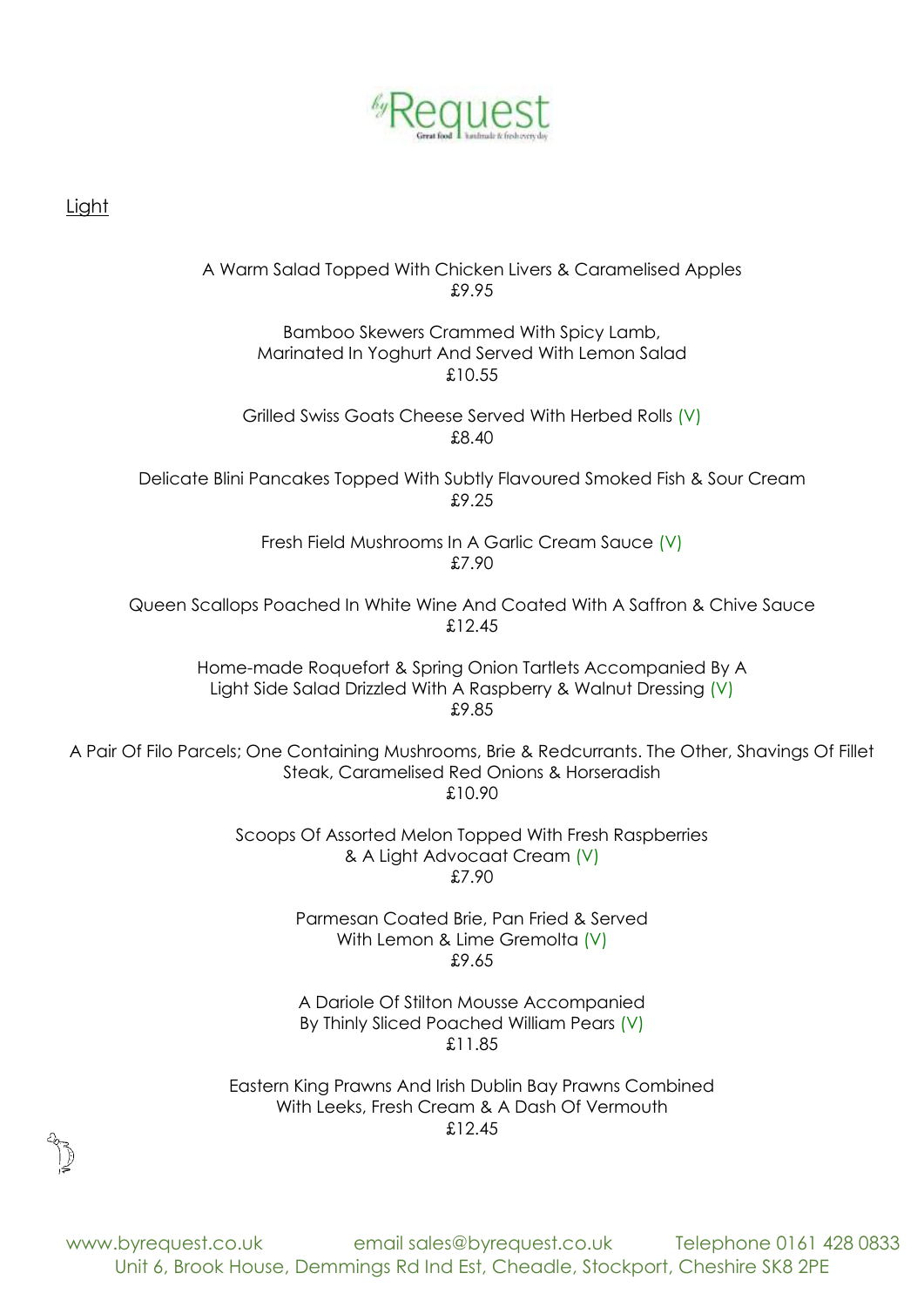

## A Taste Of The Unusual

Black Pudding Baked In Cider And Served With A Tart Bramley Sauce £9.45

Deep Fried Fiery Jalapeno Chillies Filled With Cool Cream Cheese, Accompanied By A Smokey Bacon Dip £8.20

> A Spiced Compote Of Wild Mushrooms Toppling Out Of A Garlic Bread Horn (V) £9.50

A Fan Of Avocado, Sliced Mango, Paw Paw & Fresh Strawberries. Refreshing & Colourful (V) £9.65

Crispy Tortillas Smothered With Spicy Beef, Then Thinly Sliced Green Chillies & Topped With Bubbling Melted Cheese £8.50

> Satay Pork With A Tangy Yoghurt & Peanut Dip £9.85

Fresh Five Cheese Tortellini With An Oven Roasted Pepper Sauce (V) £8.25

A Generous Slice Of Homemade Chicken & Leek Terrine Served Upon A Tomato Coulis £10.10

Deep Fried Potato Skins Loaded With Smokey Bacon, Gruyere Cheese & Spanish Shallots. Served With A Barbecue Sauce. £8.95

> Quinelles Of Duck & Orange Pate Served With Crusty Bread & Balsamic Dressed Leaves £8.50

> > Oyster Mushrooms, Fried In Garlic Butter Served Upon A Warm Dressed Salad (V) £9.90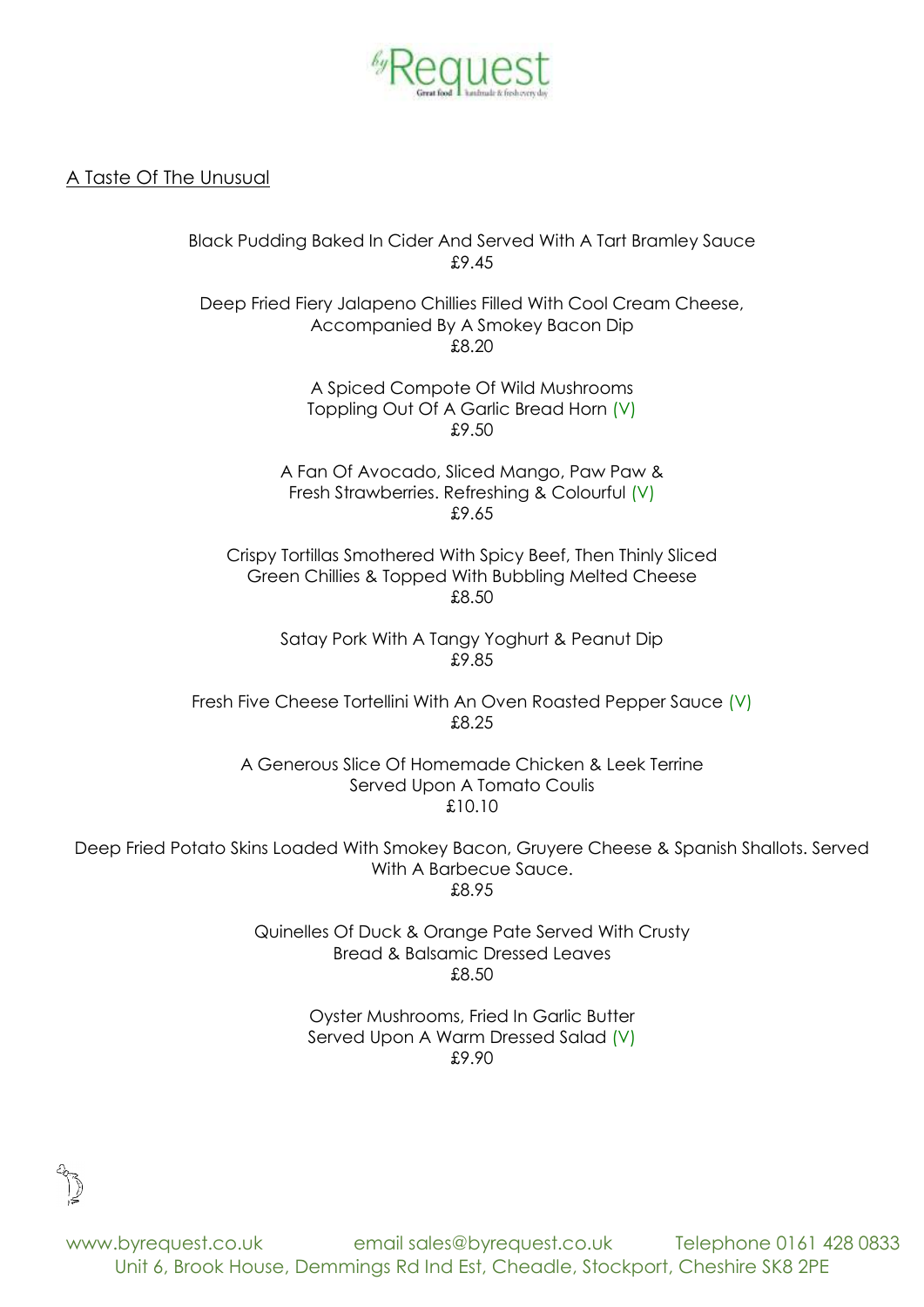

# Main Courses

#### Beef

Fillet Au Béarnaise, A Classic Sauce To Accompany A Fine 8oz Piece Of Beef £25.80

> Sliced Blushing Fillet Of Beef Surrounding A Timbale Of Horseradish & Parsnip, Moistened With Onion Gravy £23.65

Authentic Stroganoff Using Only The Finest Strips Of Beef Fillet £18.95

A Rich Casserole Of Tender Chunks Of Steak In A Guinness Sauce Topped With Herbed Dumplings £16.20

Thin Strips Of Beef Fillet, Pan Fried In Hoi Sin Sauce And Served On Savoury Wild Rice With Crispy Vegetables £17.85

Slice After Slice Of Rare Roast Beef With Roast Gravy And Yorkshire Puddings £16.50

> Somerset Cider & Steak Pie, A Traditional English Dish Ideal For The Leafy Autumn Months £15.50

Pan Fried Fillet Steak With A Light Stilton Sabayon & Port Juis £23.90

#### Lamb

Sliced Best End Of Lamb With A Piquant Orange, Lemon And Redcurrant Jus £19.80

Finest Sliced Welsh Leg Of Lamb Served With A Light Mint Gravy £17.85

A Baby Rack Of Lamb Cutlets Baked With Cranberries And Rosemary, Sliced & Served With Its Own Juices £20.95

> Medallions Of Lamb Fillet Upon A Bed Of Potato Rosti Then Drizzled With Tomato & Basil Glaze £20.95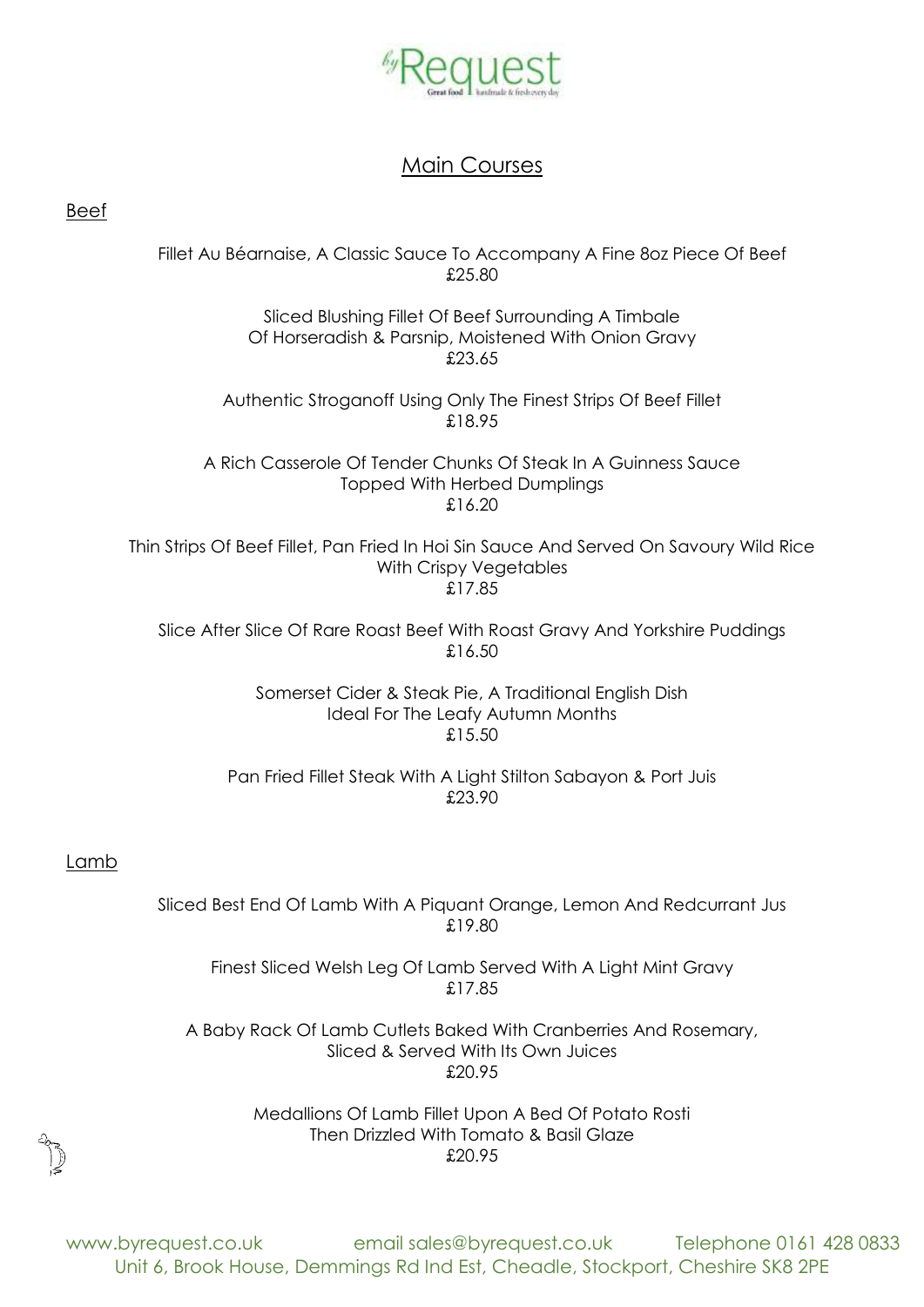

Poultry & Feathered Game

#### Grilled Breast Of Chicken Marinated In Herbs & Served Upon A Ragout Of Mushrooms & Leeks £15.75

Sliced Duck Breast; With A Piquant Apricot Glaze £18.95

Turkey Roulade; Swirls Of Turkey Breast, Smoked Gammon And Chestnut Stuffing. Served With A Roast Gravy £17.95

A Supreme Of Chicken With Wafer Thin Smoked Ham & Crystallised Ginger Within £17.95

> Supreme Of Chicken Cooked In its Own Juices And Accompanied With A Tarragon And Cream Sauce £16.20

French Poussin Basted In Beaujolais And Finished Off With Button Mushrooms And Garlic Sausage £POR

Escalope Of Turkey; Thickly Sliced, Pan Fried And Then Served With A Rich Stilton & Whole Grain Mustard Sauce £15.35

A Brace Of Quail Stuffed With Wild Mushrooms And Rosemary £ POR

Grilled Duck Breast Upon A Blackcurrant & Raspberry Sauce £17.85

A Boneless Chicken Supreme Stuffed With Apricots And French Roule £16.90

Breast Of Chicken Stuffed With Sun Dried Tomatoes & Basil, Moistened With An Olive Orange Dressing £17.95

Pork

Dutch Style Pork Fillet; Medallions Of Pork Topped With Smokey Bacon And Grilled Cheese £17.30

Crispy Pork Fillet Marinated In Char Su Sauce And Served Upon A Nest Of Steamed Chinese Greens £17.40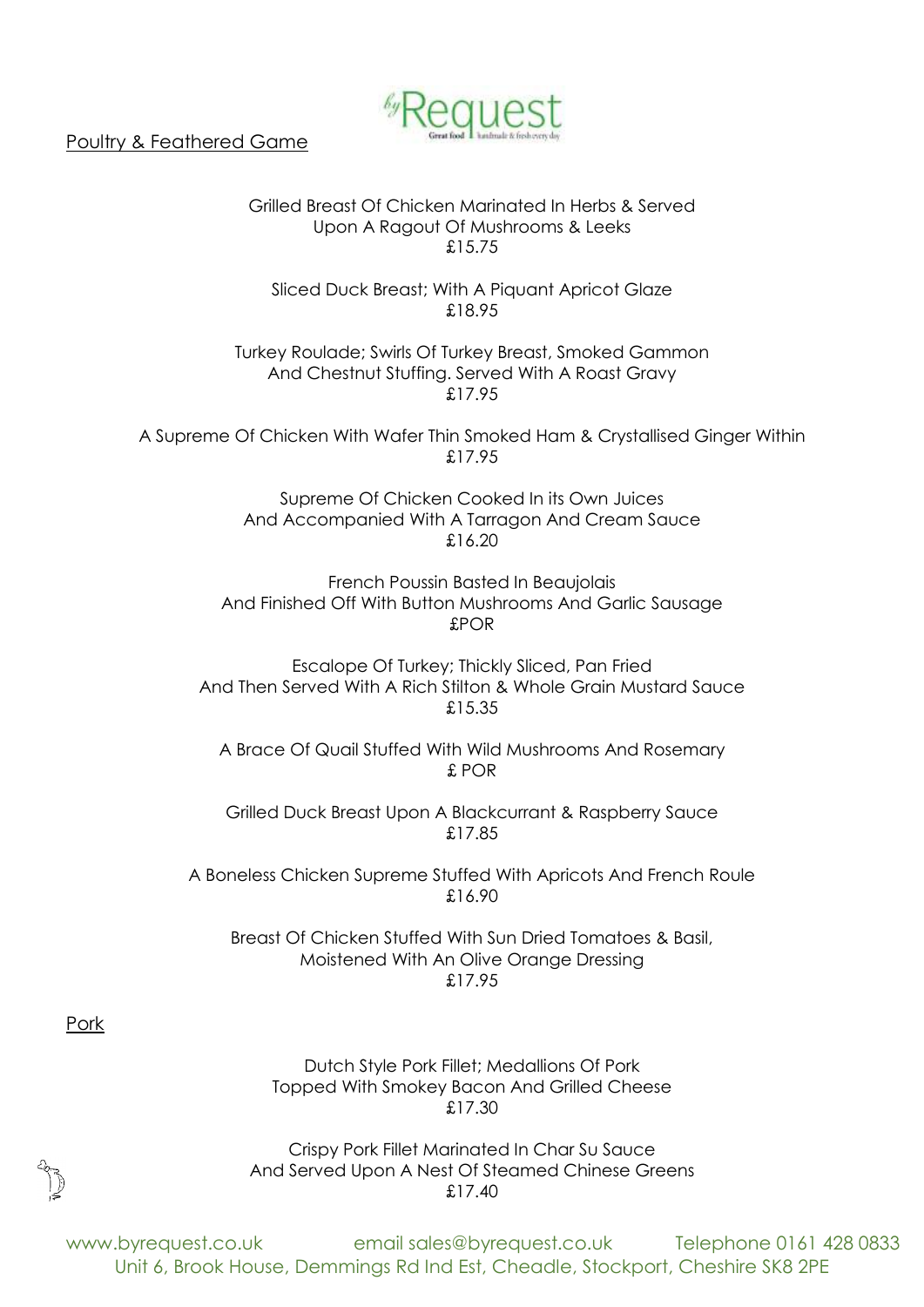

#### Noisettes Of Pork With Prunes And Calvados, A Speciality Of Normandy. Finished Off With A Dash Of Cream £17.70

Strips Of Pork With Stir Fried Vegetables All Bound In An Authentic Sweet & Sour Sauce Upon A Nest Of Egg Noodles £16.45

> Thickly Sliced Loin Of Pork Stuffed With Mulled Apricots (May Not Sound Great But Your Taste Buds Will Disagree) £17.60

Fish

A Lightly Poached Supreme Of Fresh Salmon Sat Upon A Light Asparagus Sauce £15.35

Dublin Bay Prawns With Pernod In A Light Cream And Leek Sauce £17.30

A Whole Trout (No Head) Grilled And Served Upon A Bed Of Almonds, Mushrooms And Concasse Tomatoes £16.05

A Salmon Steak Pan Fried In Butter, With A Light Dijon And Cream Sauce Spooned Over The Top £18.75

Medallions Of Pan Fried Monkfish Upon A Bed Of Fresh Spinach With Red Pesto Sauce £19.15

Thai King Prawns, Quickly Fried In Spicy Butter (Shelled) £17.10

Monkfish, Fennel And Yoghurt; A Dish Of Pastel Shades & Delicate Flavours £20.15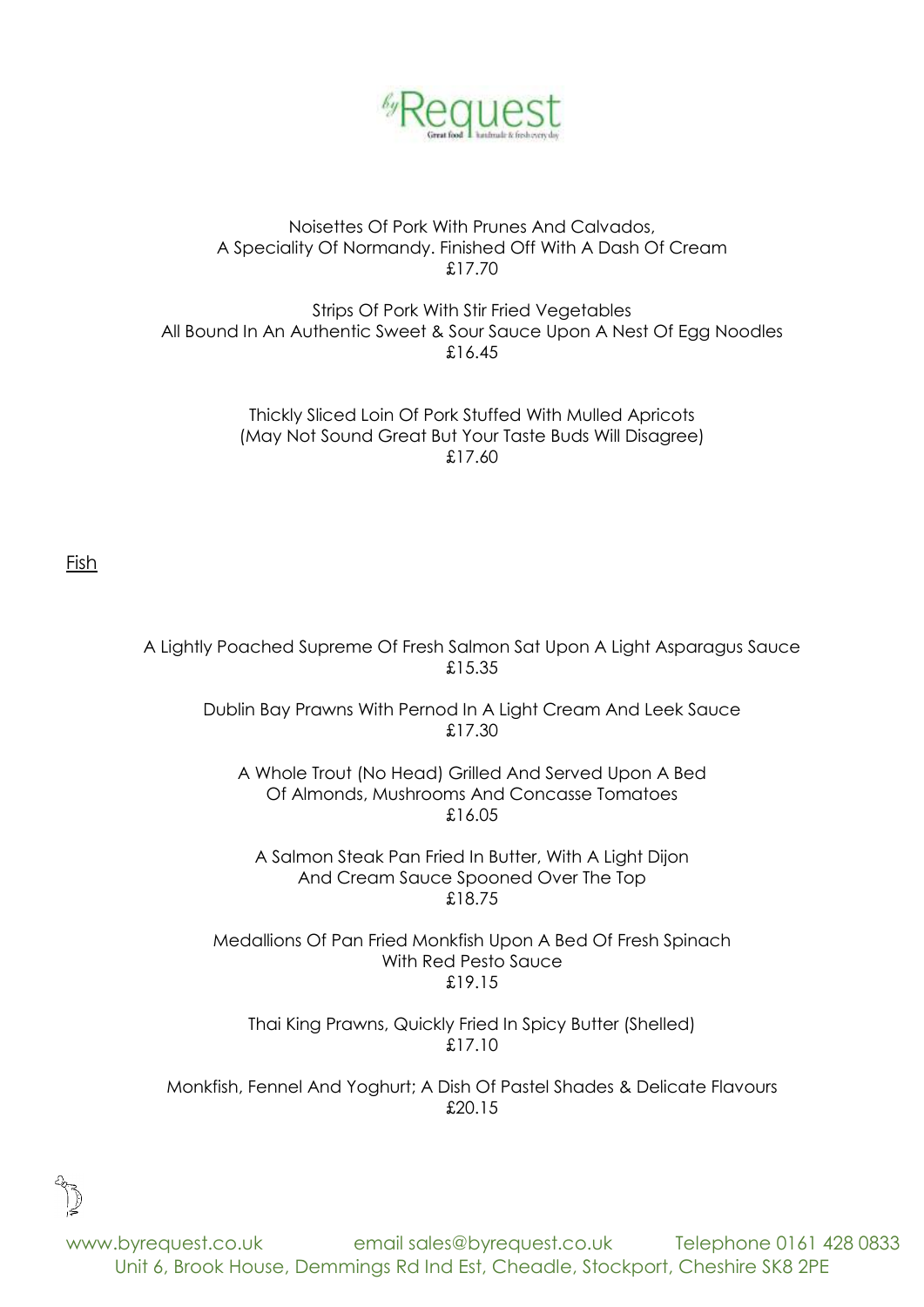

New World

## A Mosaic Of Salmon & Cod Fillets Upon A Pool Of Sorrel Sauce £18.40

Sliced Fillet Of Beef Topped With A Herb Crust. Accompanied By A Whole Grain Mustard & Red Wine Sauce £20.10

Lobster Tails, Simply Grilled & Masked With Buerre Blanc And Finished With A Choux Lobster Pot £POR

> A Fillet Of Sea Bass, Gently Steamed And Garnished With Chinese Vegetables £21.45

Crispy Duck Breast Upon A Nest Of Crispy Vegetables And Then Drizzled With A Tart Strawberry Sauce £18.80

A Ragout Of Scallops, King Prawns And Salmon With Basil & Tomato In A Saffron Sauce £19.30

Calf's Liver With Lime & Sage Butter, Delicately Flavoured And "Mouth Waterlingly" Tender £17.60

King Prawn Tails, Together With Dublin Bay Prawns Cooked In Their Own Juices Then Finished Off With Muscadet & A Dash Of Cream £18.90

Chicken Hymettus (Takes It's Name From Mount Hymettus In Greece Where The Honey In This Dish Originates) £16.75

Pepper Encrusted Monkfish With A Red Pepper Relish £21.55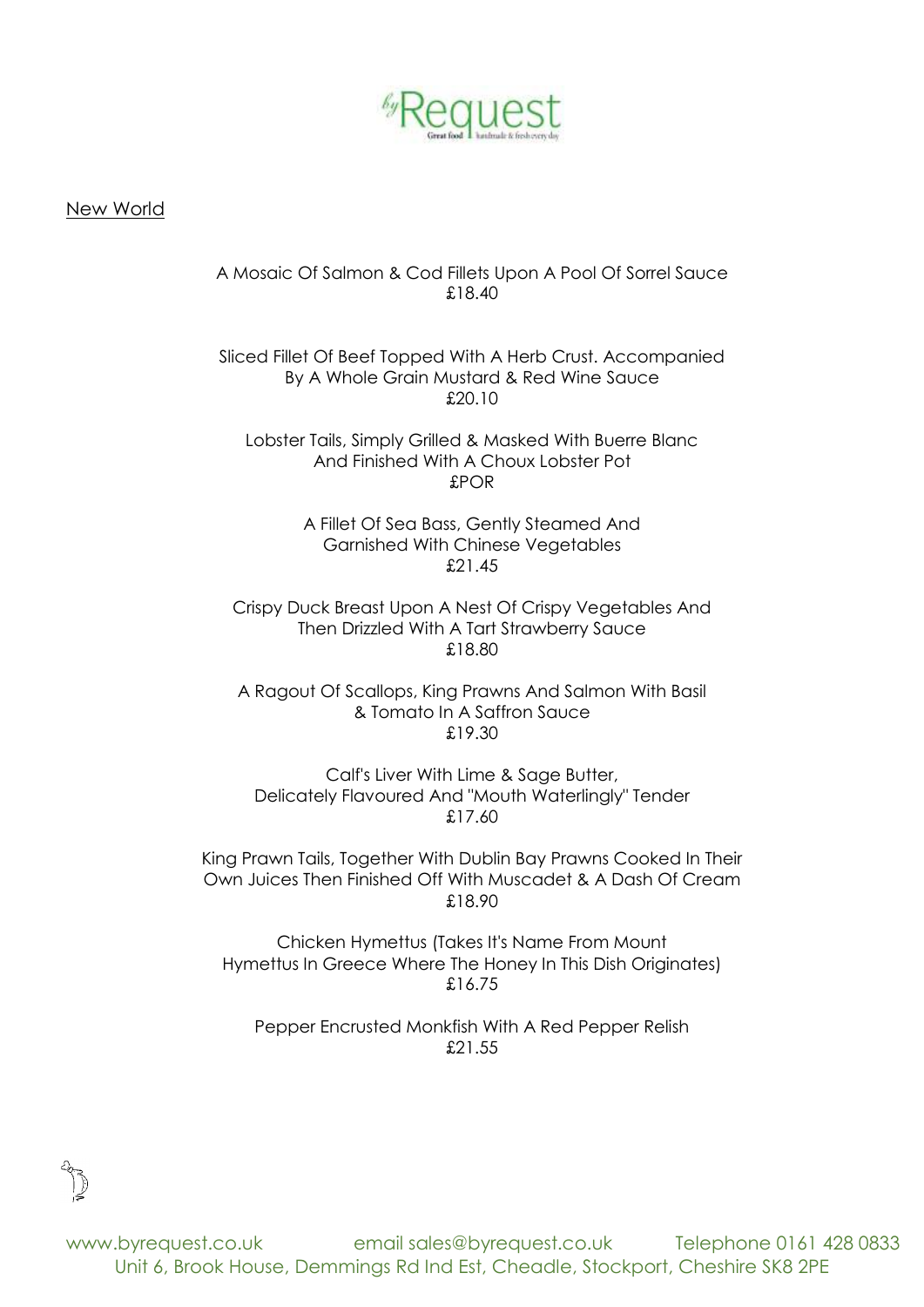

Individual Turbans Of Sole, Layers Of The Freshest Flat Fish Interleaved With Salmon Mousse And Served With Lime Wedges £21.95

Fillet De Beouf En Croûte ; The Classic Dish Comprising Of A 6oz Fillet Smothered In Smooth Pate, Then Encased In Light Puff Pastry £25.85

Breast Of Chicken Stuffed With A Mousseline Of Spinach And Lobster, And Served With A Chervil Butter £16.85

Colonial Goose; A Tender Leg Of Lamb Stuffed With Apricots And Marinated In Red Wine £19.85

Sauté Of John Dory With Asparagus And Parsley Butter £POR

Escalope Of Veal Upon A Rich Marsala Sauce Served With A Poached William Pear £21.30

Thai Green Chicken Curry, With A Timbale Of Coconut Rice. Not Too Hot But Full Of Taste £16.95

*All The Above Are Served With A Selection Of Seasonal Market Vegetables & A Potato Dish.*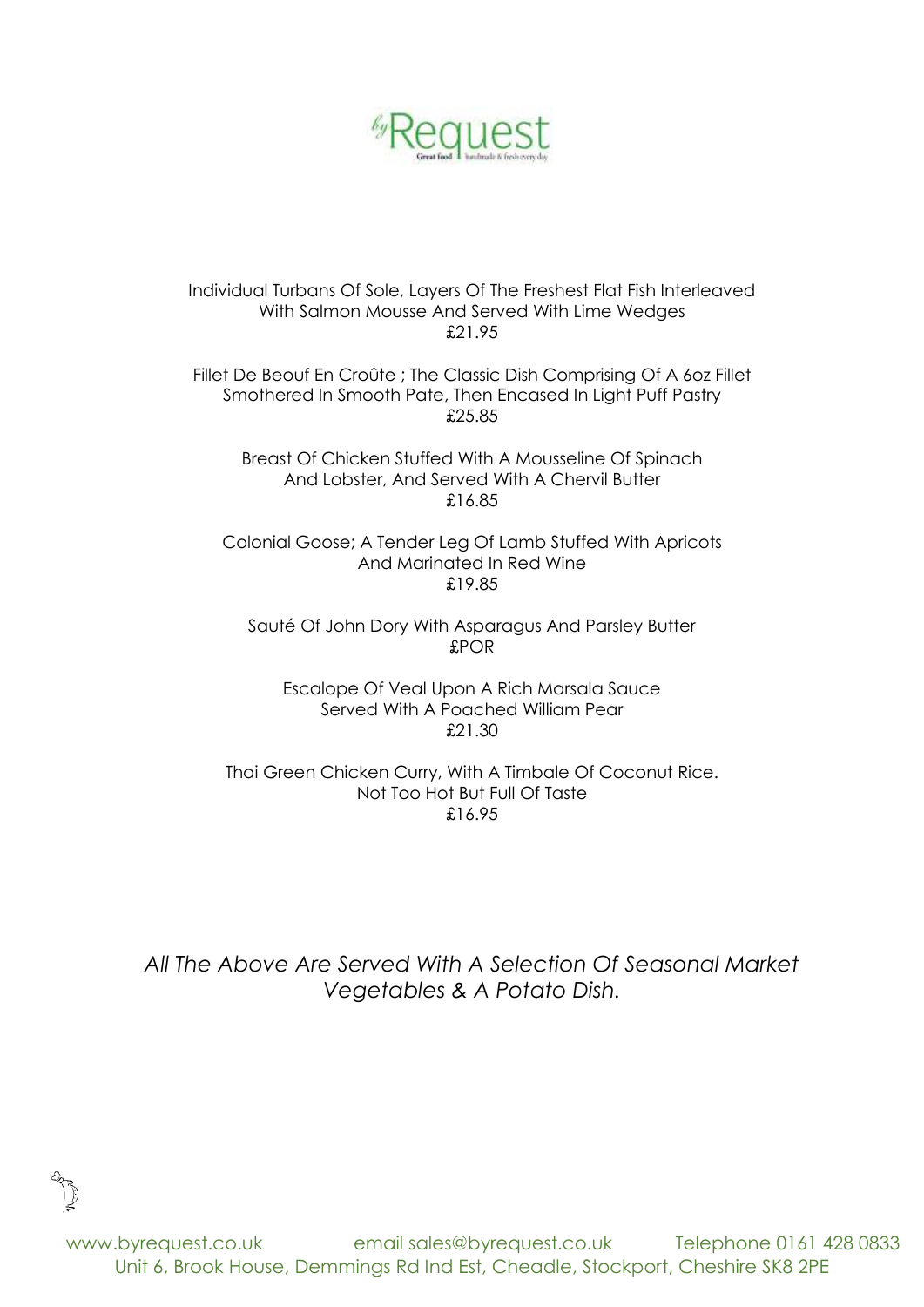

# **Desserts**

Traditional Classics

Steamed Lemon & Ginger Pudding £7.50

Deep Dish Apple & Cinnamon Pie £7.60

> Eaton Mess £7.05

Bread & Butter Pudding, Warmed & Served With Vanilla Cream £6.90

Roulade Au Chocolat, With A Hint Of French Brandy £8.80

> Creamy Raspberry Brulees £7.35

French Crepes Suzette With Tia Maria And Chocolate Ice Cream £8.85

> Individual Strawberry Flans On A Raspberry Coulis £7.95

Chocolate & Sultana Steamed Pud With Crème Anglaise £7.95

> Raspberry & Fresh Cream Pavlova £8.25

Pear, Honey & Cinnamon Slice With Chantily Cream £8.15

**Light** 

Fresh Strawberry & Almond Tarts £8.40

A Generous Wedge Of Home-made Banana & Toffee Cheesecake £8.55

> Iced Orange Baskets Filled With Passion Fruit Sorbet £8.85

Greek Yoghurt With Raspberries & Almonds All Drizzled With Honey £8.85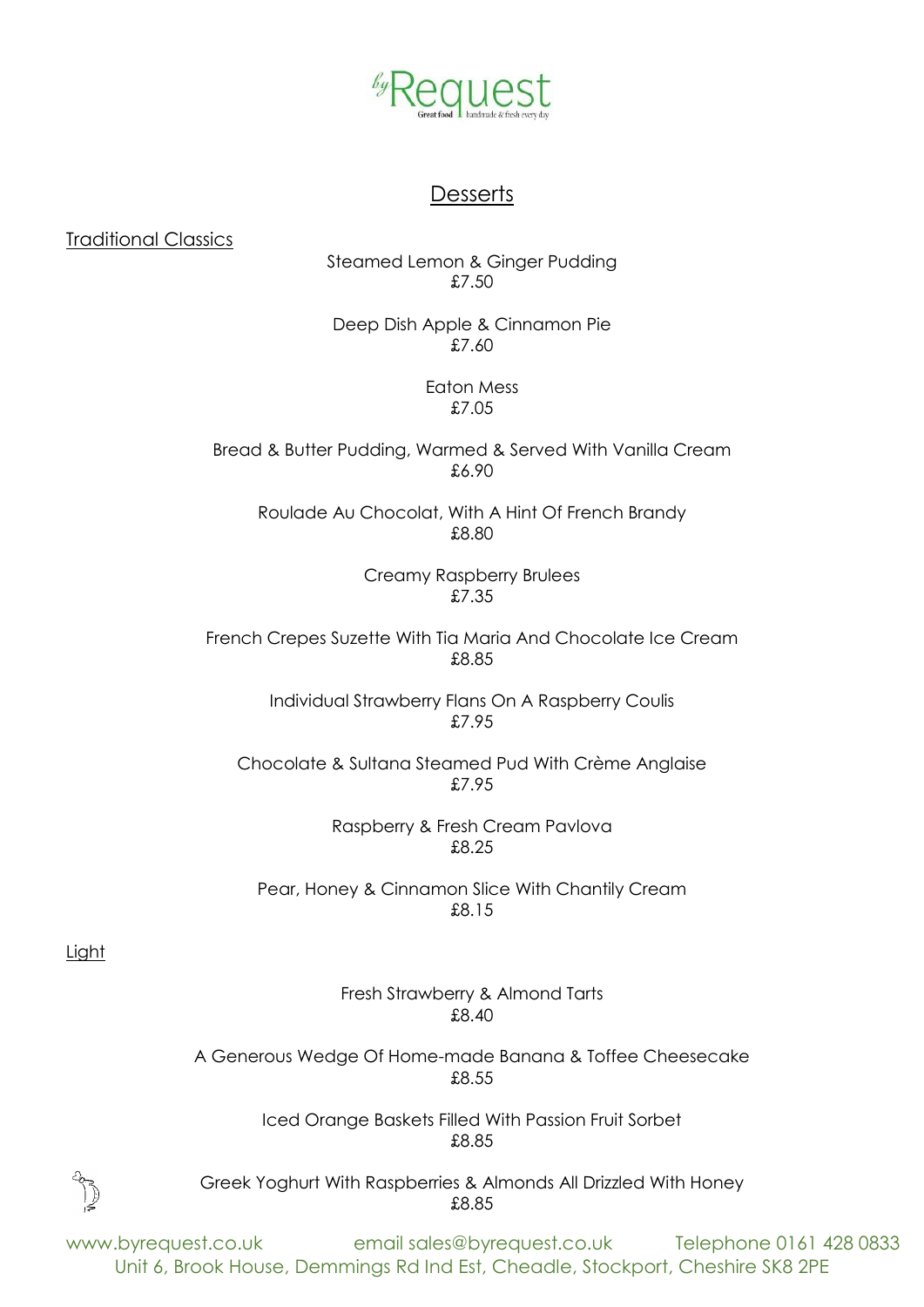

## Individual Apple & Hazelnut Tartes Tartin £9.85

Triple Strawberry Shortbread £9.60

Fresh Pineapple Marinated In Port £8.85

Decadent

Naughty Chocolate & Coffee Bean Mousse £10.70

A Compote Of Fruits Poached In Malibu £8.45

White Chocolate Roulade With Praline Cream £9.80

> Soured Cream, Apple & Pecan Pie £7.45

Chocolate Marbled Cheesecake With A Hint Of Hazelnuts £8.20

Royal Court Dessert; A Mountain Of Indulgence, Consisting Of Meringue, Chocolate Sauce, Fresh Cream & Sliced Bananas £8.70

> Dark Chocolate & Orange Soufflé With A Hint Of Grande Marnier Amongst The Orange Zest £10.90

Ice Cream Filled Profiteroles Topped With Warm Chocolate & Coffee Sauce £9.50

Bramley Apple & Cinnamon Filled Crepes With Hazelnut Ice Cream £10.85

Poached Fresh Peaches In Cointreau Then Topped With Home-made Ice Cream £ Seasonal

> Hummingbird Cake With Caramelised Bananas £9.40

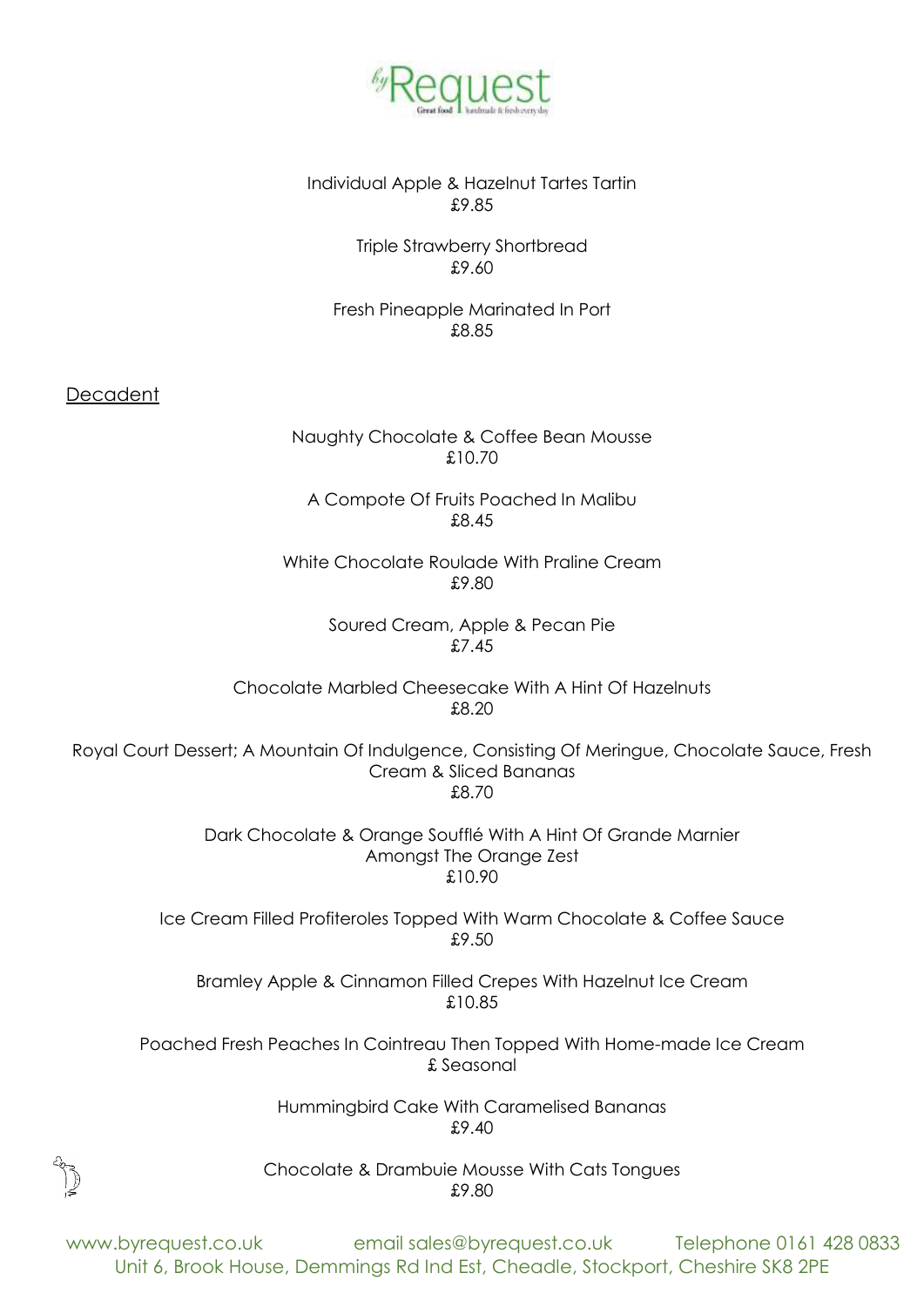

# Vegetarian Menu

**Starters** 

Broccoli & Ricotta Filo Crackers £8.35

Saffron & Artichoke Soup With Granary Melba Toast £8.40

> Cheesy Stuffed Chillies With Lime Salad £9.20

> > Celeriac & Spinach Pancakes £8.45

Main Course

Wild Mushroom & Herb Pasta £16.50

Goats Cheese Soufflé Cooked In A Filo Pastry Basket Topped With Red Onions, Tomatoes & Olives With Buttered Root Mash & Nutty Parsnip Patties £16.75

> Mushroom & Bean Curd Stir Fry  $£14.45$

Warm Bulgar Salad With Feta Kebabs £14.50

> Red Lentil & Carrot Goulash £14.90

Thai Red Curry Noodles With Marinated Portobello Mushrooms £15.65

**Sweets** 

Sticky Toffee Pudding With Butterscotch Sauce £9.35

> Coconut & Banana Caramels £9.30

> > Spiced Grilled Peaches £ Seasonal